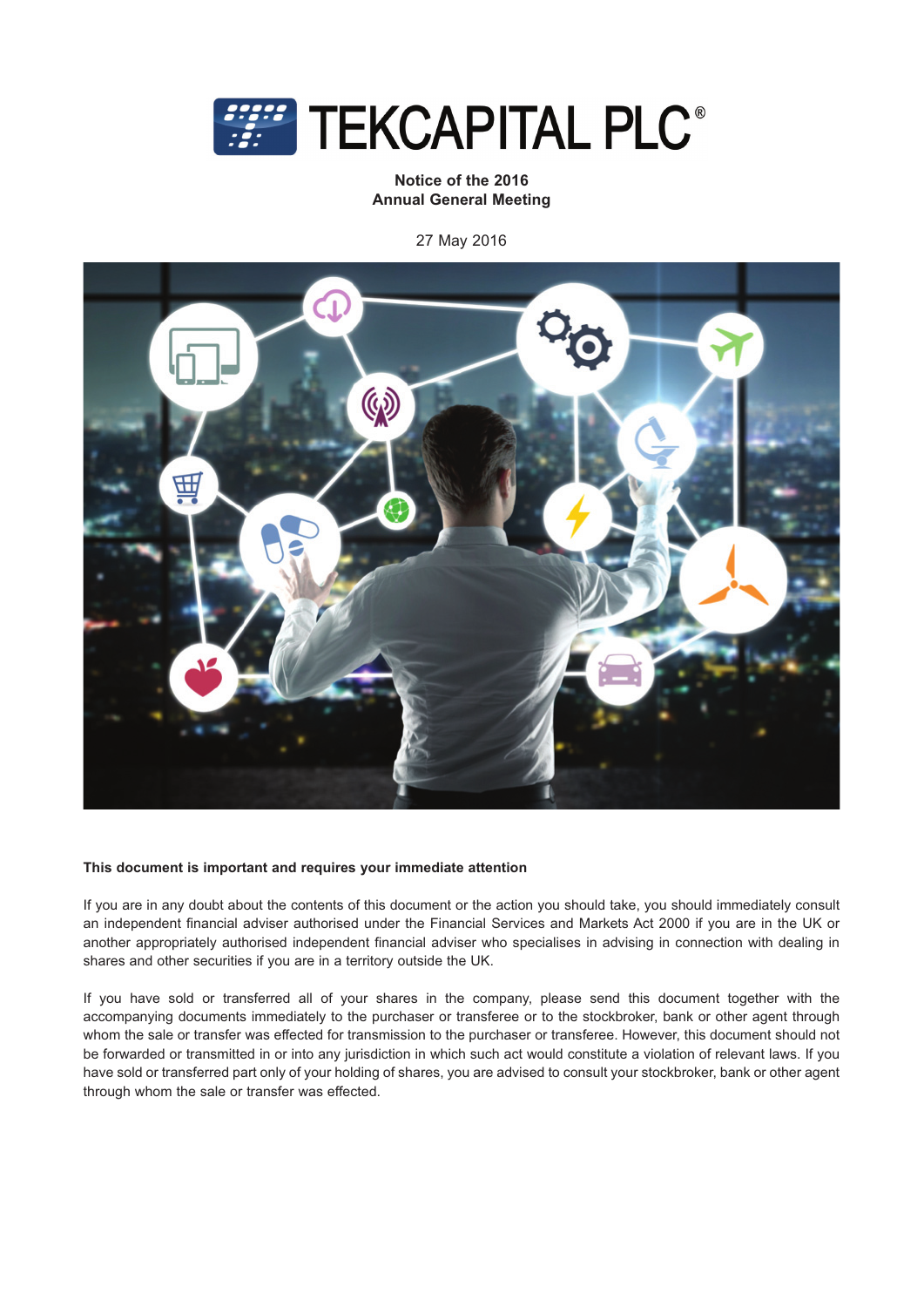

Registered in England and Wales No. 08873361 Registered Office: 5 Fleet Place, London EC4M 7RD

Directors: Dr. Clifford Mark Gross (*Executive Chairman*) Maurice James Malcolm Groat (*Finance Director*) Prof. Baroness Susan Adele Greenfield CBE (*Non-Executive Director*) Robert William Payne (*Non-Executive Director*) Dr. Robert Clell Miller (*Non-Executive Director*)

3 May 2016

Dear Shareholder,

# **Notice of Annual General Meeting**

We are pleased to be writing to you with details of the second Annual General Meeting ("**AGM**") of Tekcapital Plc (the "**Company**") which will be held at 5 Fleet Place, London EC4M 7RD on Friday 27 May 2016 at 2.00 pm.

The formal notice of the AGM is set out on page 4 of this document.

# **Explanation of the Resolutions**

Resolutions 1 to 9 and resolution 11 are proposed as ordinary resolutions. This means that for each of those resolutions to be passed, more than half of the votes cast must be in favour of the resolution.

Resolution 10 is proposed as a special resolution. This means that for this resolution to be passed, at least three quarters of the votes cast must be in favour of the resolution.

# *Resolution 1: Approval of Annual Report and Accounts*

Resolution 1 proposes that the Company's annual accounts for the year ended 30 November 2015, together with the directors' report and auditor's report on these accounts be received, considered and adopted ("**Annual Report and Accounts**"). The Company's Annual Report and Accounts are enclosed with this letter and are available online at tekcapital.com for download and printing.

## *Resolutions 2 to 6: Re-election of directors*

Resolutions 2 to 6 deal with the re-election of directors, who shall each retire as directors in accordance with the Articles of Association and, being eligible, offer themselves for re-election as directors of the Company.

Biographical details for each of the directors are available online at tekcapital.com.

## *Resolutions 7 and 8: Re-appointment and remuneration of auditor*

Resolution 7 relates to the re-appointment of HW Fisher & Company as the Company's auditor to hold office until the next annual general meeting of the Company whilst resolution 8 will be proposed to authorise the directors to set the auditor's remuneration.

## *Resolution 9: Allotment of share capital*

Resolution 9 grants the directors general authority to allot ordinary shares in the capital of the Company or to grant rights to subscribe for, or to convert any security into, such shares in the Company up to an aggregate nominal amount of £69,686, representing approximately 50 per cent. of the Company's current issued ordinary share capital.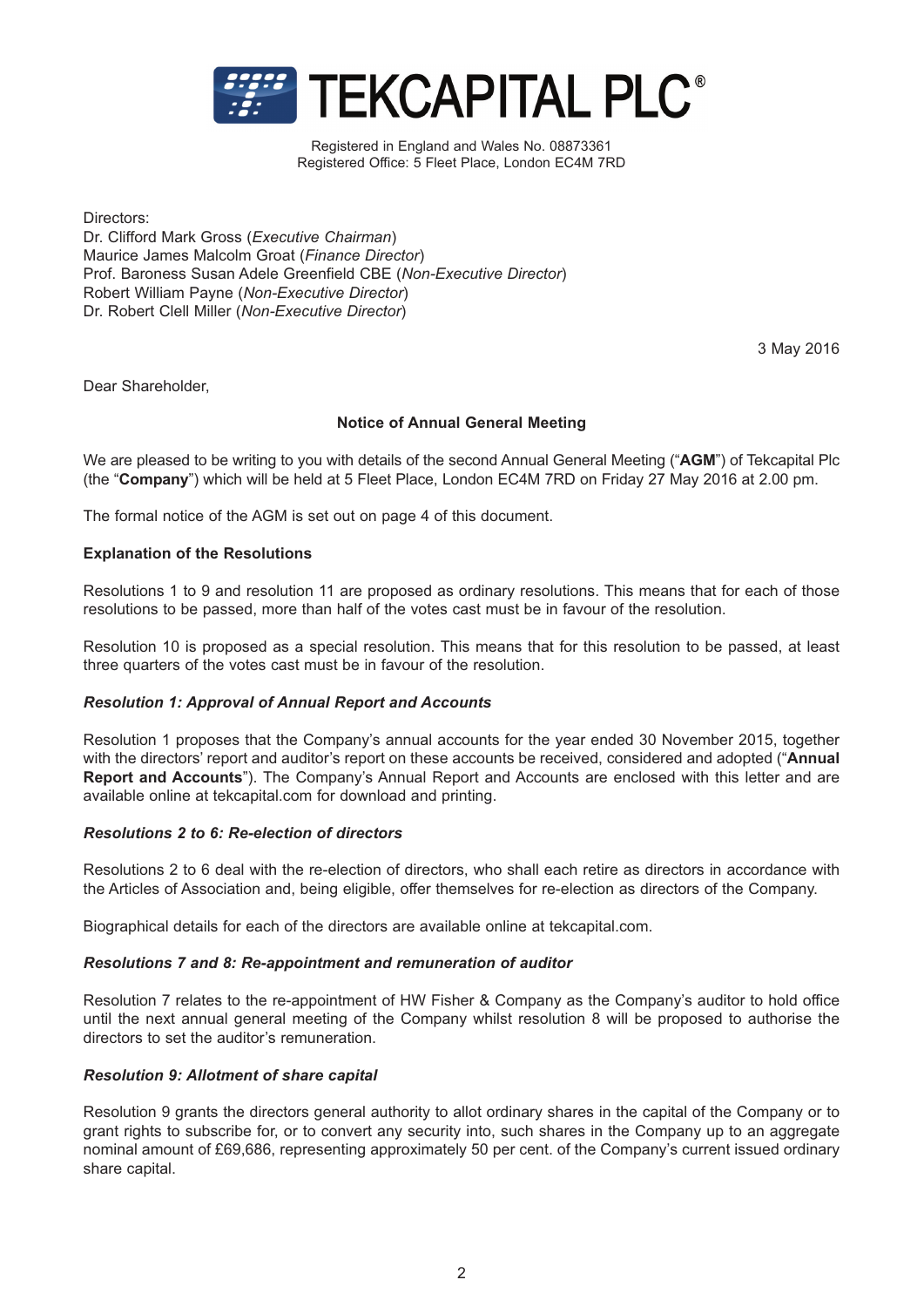# *Resolution 10: Disapplication of statutory pre-emption rights*

Section 561(1) of the Companies Act 2006 requires that on an allotment of new shares for cash, such shares must first be offered to existing shareholders in proportion to the number of shares that they each hold at that time. The directors believe that there may be circumstances when it is in the best interests of the Company to allot new ordinary shares either on an entirely non-pre-emptive basis or in a way that departs from the statutory requirements set out in the Companies Act 2006.

Accordingly, resolution 10 grants the directors general authority to allot equity securities and to sell treasury shares for cash (a) in connection with a rights issue (as defined in Article 5.5 of the Company's Articles of Association); and (b) otherwise than in connection with a rights issue, up to an aggregate nominal amount equal to £27,874, representing approximately 20 per cent. of the Company's current issued ordinary share capital, as if section 561 of the Companies Act 2006 did not apply to any such allotment.

# *Resolution 11: Ratification of the Unapproved Share Option Scheme*

On 8 June 2015, Dr. Clifford Gross was granted 450,000 options to subscribe for new ordinary shares of 0.4 pence each in the Company at an exercise price of 36.25 pence per share under the Unapproved Share Option Scheme of the Company dated 31 March 2014 ("**Non-EMI Scheme**"). The grant of options to Dr. Clifford Gross constituted an amendment to the Non-EMI Scheme by changing the definition of 'Eligible Participant' to entitle Dr. Clifford Gross to participate under the scheme. This change to the Non-EMI Scheme requires shareholders' approval and as such the directors seek ratification from the shareholders in respect of the amendment to the Non-EMI Scheme and the grant of share options to Dr. Clifford Gross.

# **Form of Proxy**

A Form of Proxy for the AGM is also enclosed. Whether or not you intend to be present at the meeting, you are requested to complete and return the Form of Proxy in accordance with the instructions thereon so as to arrive as soon as possible at the offices of the Company's registrar, Computershare Investor Services plc, no later than 2.00 pm on Wednesday 25 May 2016. The completion and return of a Form of Proxy will not preclude you from attending and voting in person at the AGM, if you so wish.

# **Recommendation**

Your directors believe that the proposals set out in this letter are in the best interests of the Company and its shareholders as a whole and unanimously recommend that you vote in favour of all the resolutions proposed, as they intend to do in respect of their own holdings.

Yours sincerely

**Dr. Clifford Mark Gross** Chairman *Chairman* Tekcapital Plc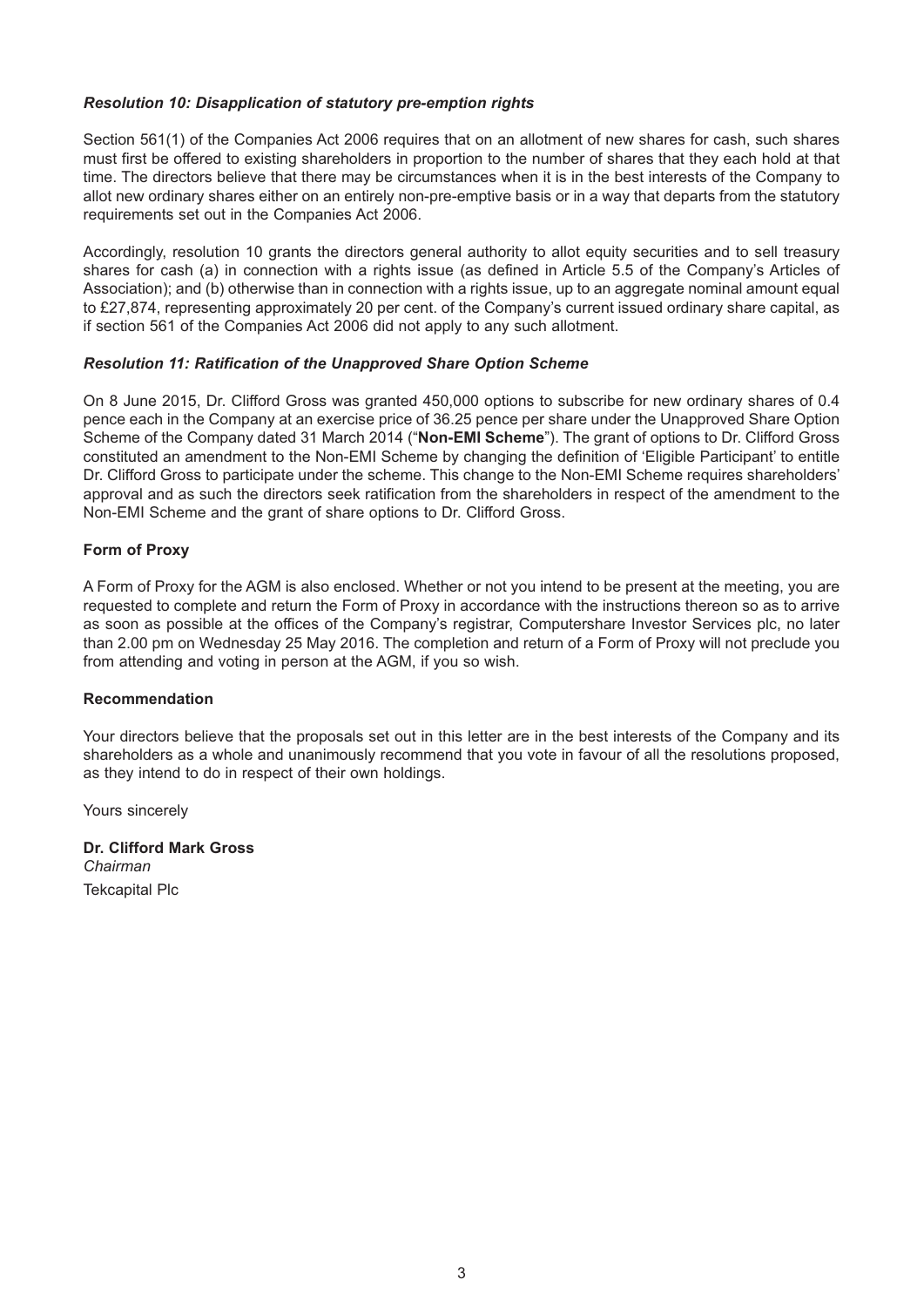## **Notice of the 2016 Annual General Meeting**

Notice is hereby given that the second Annual General Meeting ("**AGM**") of Tekcapital Plc (the "**Company**") will be held at 5 Fleet Place, London EC4M 7RD on Friday 27 May 2016 at 2.00 pm for the following purposes:

# **Ordinary Business**

To consider and, if thought fit, to pass the following resolutions which will be proposed as **ordinary resolutions**:

- 1 To receive and adopt the Annual Report and Accounts for the financial year ended 30 November 2015.
- 2 To re-elect Dr. Clifford Mark Gross as a director of the Company.
- 3 To re-elect Mr Maurice James Malcolm Groat as a director of the Company.
- 4 To re-elect Baroness Susan Adele Greenfield CBE as a director of the Company.
- 5 To re-elect Mr Robert William Payne as a director of the Company.
- 6 To re-elect Dr. Robert Clell Miller as a director of the Company.
- 7 To re-appoint HW Fisher & Company as auditor of the Company until the conclusion of the next annual general meeting at which the accounts are laid.
- 8 To authorise the directors of the Company to set the auditor's remuneration.

## **Special Business**

To consider and, if thought fit, to pass the following resolutions which, in the case of resolutions 9 and 11, will be proposed as **ordinary resolutions** and resolution 10 will be proposed as a **special resolution**:

- 9 THAT the authority and power conferred upon the directors to allot shares in the Company or to grant rights to subscribe for, or to convert any security into, shares in the Company in accordance with Article 5.2 of the Company's Articles of Association shall apply until the earlier of the conclusion of the Company's next AGM or the date falling 15 months from the date of the passing of this resolution and for that period the Section 551 Amount (as defined in Article 5.5) shall be £69,686 (approximately 50 per cent. of the Company's current issued ordinary share capital). All previous authorities pursuant to Article 5.2 are revoked, subject to Article 5.4.
- 10 THAT, subject to the passing of resolution 9, the directors be and are conferred the authority and power to allot equity securities and to sell treasury shares in accordance with Article 5.3 of the Company's Articles of Association:
	- (a) in connection with a rights issue (as defined in Article 5.5); and
	- (b) otherwise than in connection with a rights issue, up to an aggregate nominal amount equal to £27,874 (approximately 20 per cent. of the Company's current issued ordinary share capital).

The authority granted by this resolution 10 shall apply until the earlier of the conclusion of the Company's next AGM or the date falling 15 months from the date of the passing of this resolution. All previous authorities pursuant to Article 5.3 are revoked, subject to Article 5.4.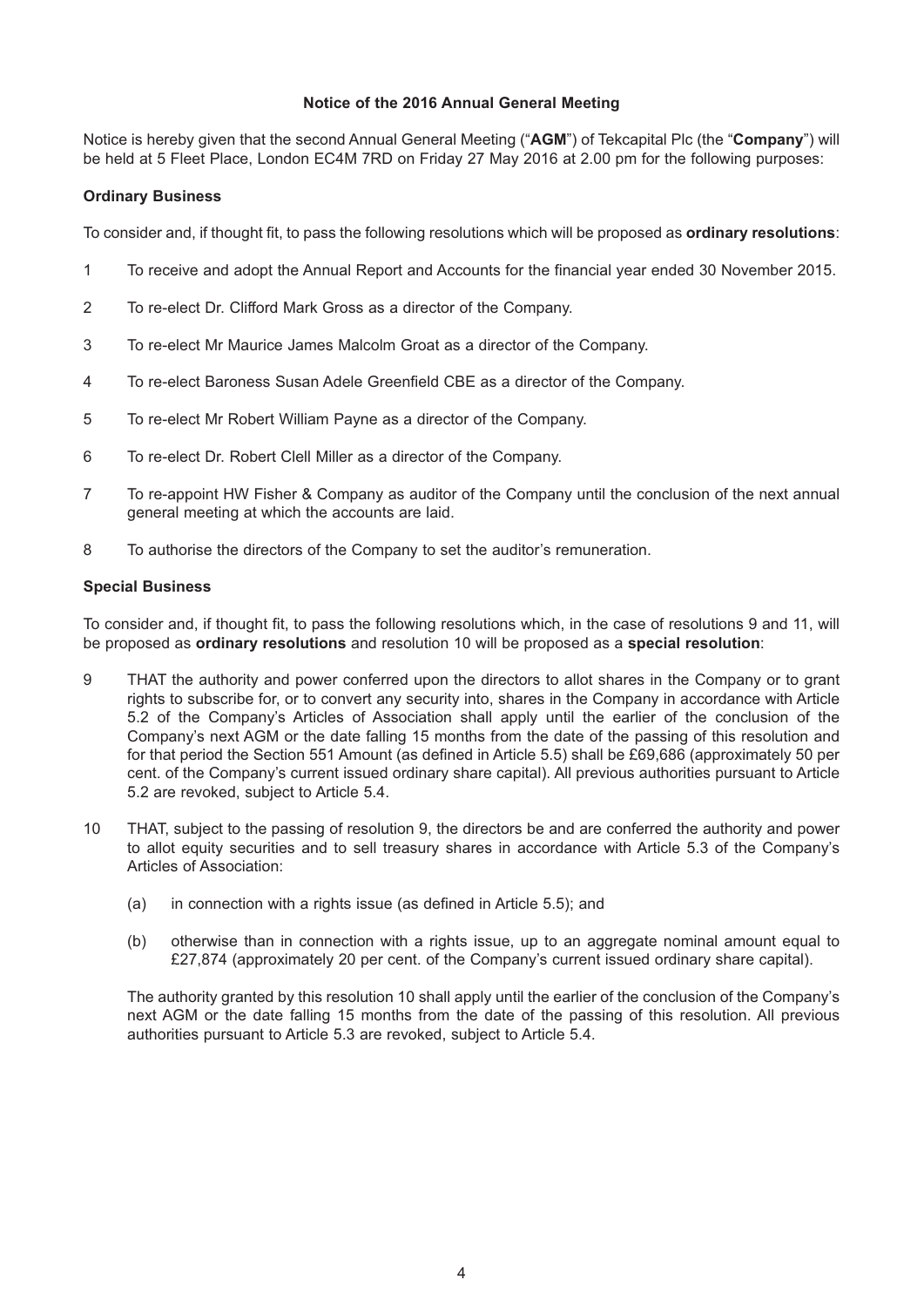11 THAT the directors be authorised to amend the Unapproved Share Option Scheme of the Company dated 31 March 2014 by changing the definition of 'Eligible Participant' to include Dr. Clifford Gross, and that such amendment and the grant of 450,000 options to Dr. Clifford Gross on 8 June 2015 be and are hereby ratified.

By order of the Board

# **Alexander Maxwell Hamilton Inglis**

*Company Secretary* 3 May 2016

**Tekcapital Plc** 5 Fleet Place, London EC4M 7RD Reg No. 08873361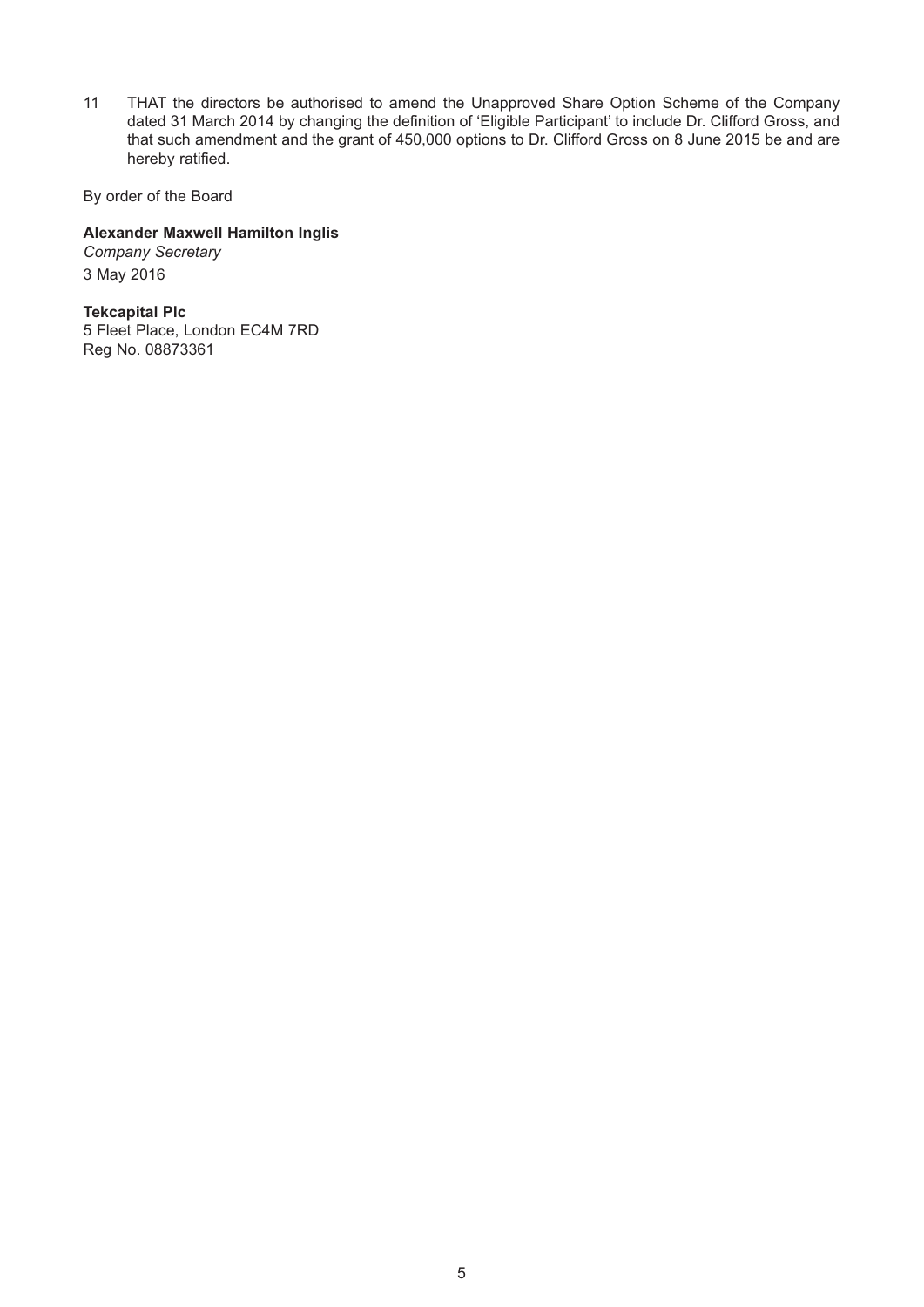### **Notes**

### **Entitlement to attend and vote**

1 Only those members registered on the Company's register of members at 6.00 pm on Wednesday 25 May 2016 shall be entitled to attend and vote at the AGM.

### **Appointment of proxies**

- 2 If you are a member of the Company at the time set out in note 1 above, you are entitled to appoint a proxy to exercise all or any of your rights to attend, speak and vote at the AGM and you should have received a Form of Proxy with this Notice of Meeting. You can only appoint a proxy using the procedures set out in these notes and the notes to the Form of Proxy.
- 3 A proxy does not need to be a member of the Company but must attend the AGM to represent you. Details of how to appoint the Chairman of the AGM or another person as your proxy using the Form of Proxy are set out in the notes to the Form of Proxy. If you wish your proxy to speak on your behalf at the AGM you will need to appoint your own choice of proxy (not the Chairman) and give your instructions directly to them.
- 4 You may appoint more than one proxy provided each proxy is appointed to exercise rights attached to different shares. You may not appoint more than one proxy to exercise rights attached to any one share. To appoint more than one proxy, please contact the registrar of the Company.
- 5 A vote withheld is not a vote in law, which means that the vote will not be counted in the calculation of votes for or against the resolution. If no voting indication is given, your proxy will vote or abstain from voting at his or her discretion. Your proxy will vote (or abstain from voting) as he or she thinks fit in relation to any other matter which is put before the AGM.

### **Appointment of proxy using hard copy form of proxy**

- 6 The notes to the Form of Proxy explain how to direct your proxy how to vote on each resolution or withhold their vote.
- 7 To appoint a proxy using the Form of Proxy, the form must be:
	- (a) completed and signed;
	- (b) sent or delivered to Computershare Investor Services plc at The Pavilions, Bridgwater Road, Bristol, BS99 6ZY; and
	- (c) received by Computershare Investor Services plc no later than 2.00 pm on Wednesday 25 May 2016.
- 8 In the case of a member which is a company, the Form of Proxy must be executed under its common seal or signed on its behalf by an officer of the company or an attorney for the company.
- 9 Any power of attorney or any other authority under which the Form of Proxy is signed (or a duly certified copy of such power or authority) must be included with the Form of Proxy.

### **Appointment of proxy by joint members**

10 In the case of joint holders, where more than one of the joint holders purports to appoint a proxy, only the appointment submitted by the most senior holder will be accepted. Seniority is determined by the order in which the names of the joint holders appear in the Company's register of members in respect of the joint holding (the first-named being the most senior).

### **Changing proxy instructions**

- 11 To change your proxy instructions simply submit a new proxy appointment using the methods set out above. Note that the cut off time for receipt of proxy appointments (see above) also apply in relation to amended instructions; any amended proxy appointment received after the relevant cut-off time will be disregarded.
- 12 Where you have appointed a proxy using the hard-copy Form of Proxy and would like to change the instructions using another hard-copy Form of Proxy, please contact Computershare Investor Services plc at The Pavilions, Bridgwater Road, Bristol, BS99 6ZY.
- 13 If you submit more than one valid proxy appointment, the appointment received last before the latest time for the receipt of proxies will take precedence.